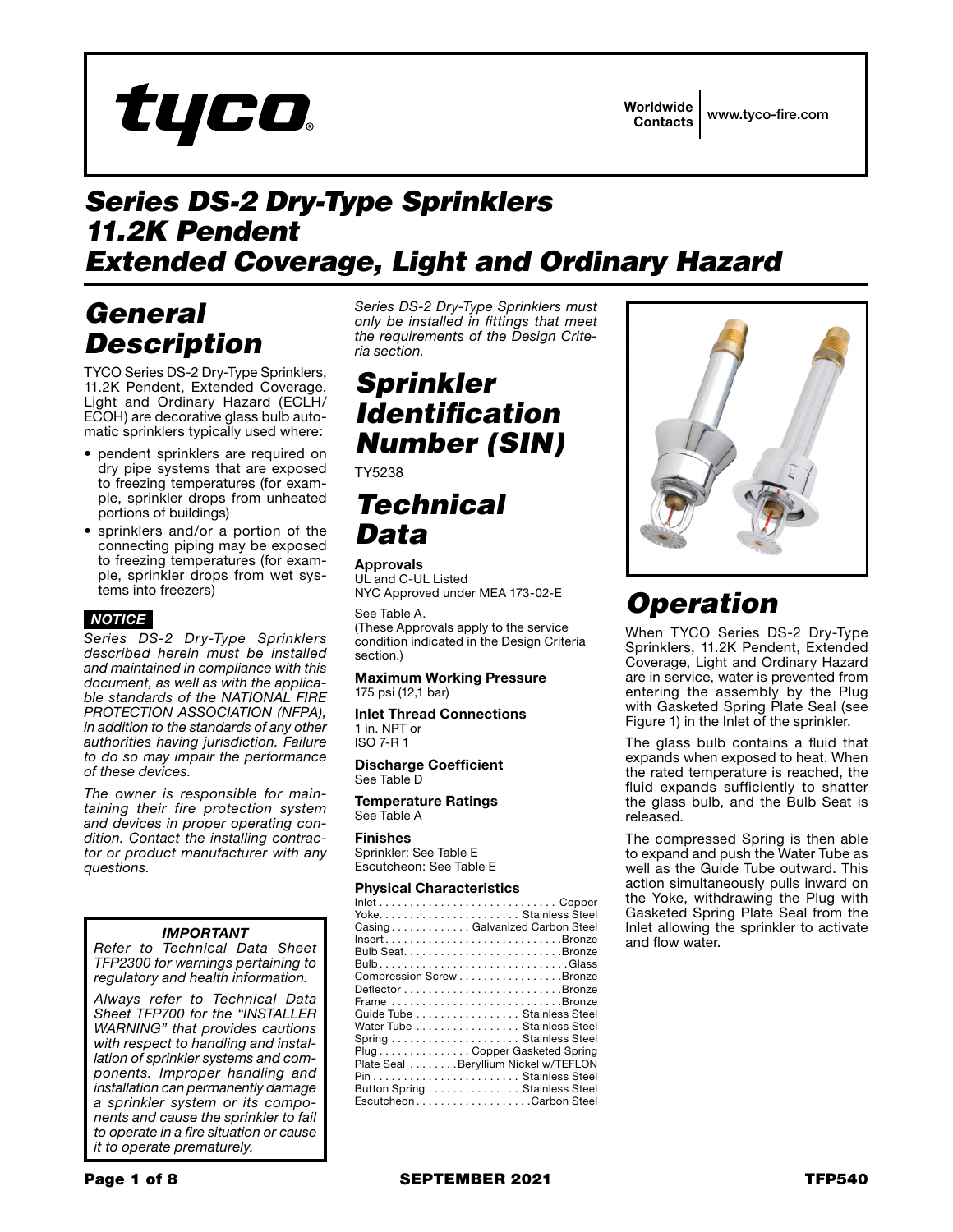| Temperature<br>Rating                                   | <b>Bulb</b><br><b>Color Code</b> | TY5238<br>with Flush Escutcheon<br>(Figure 2)<br>with Extended Escutcheon<br>(Figure 4)<br>without Escutcheon<br>(Figure 5)<br><b>SPRINKLER FINISH</b> |                                 | TY5238<br>with Recessed Escutcheon<br>(Figure 3) |                                |                                |             |
|---------------------------------------------------------|----------------------------------|--------------------------------------------------------------------------------------------------------------------------------------------------------|---------------------------------|--------------------------------------------------|--------------------------------|--------------------------------|-------------|
|                                                         |                                  | <b>Natural</b><br><b>Brass</b>                                                                                                                         | <b>Chromed</b><br><b>Plated</b> | Polyester**                                      | <b>Natural</b><br><b>Brass</b> | <b>Chrome</b><br><b>Plated</b> | Polyester** |
| 135°F (57°C)                                            | Orange                           |                                                                                                                                                        |                                 |                                                  |                                |                                |             |
| 155°F (68°C)                                            | Red                              |                                                                                                                                                        |                                 |                                                  |                                |                                |             |
| 175°F (79°C)                                            | Yellow                           | 1, 2, 3                                                                                                                                                |                                 |                                                  | 1, 2, 3                        |                                |             |
| 200°F (93°C)                                            | Green                            |                                                                                                                                                        |                                 |                                                  |                                |                                |             |
| 286°F (141°C)*                                          | <b>Blue</b>                      |                                                                                                                                                        |                                 |                                                  |                                |                                |             |
| Notes:<br>1. UL Listed (maximum order length of 48 in.) |                                  |                                                                                                                                                        |                                 |                                                  |                                |                                |             |

1. UL Listed (maximum order length of 48 in.)<br>2. C-UL Listed (maximum order length of 48 in.)<br>3. Approved by the City of New York under MEA 173-02-E<br>\* 286 °F (141 °C) temperature rating applies to installations in Or

*TABLE A SERIES DS-2 ECLH/ECOH DRY-TYPE PENDENT SPRINKLERS LABORATORY LISTINGS AND APPROVALS*



## *Design Criteria*

#### UL and C-UL Listing **Requirements**

TYCO Series DS-2 Dry-Type Sprinklers, 11.2K Pendent, Extended Coverage, Light and Ordinary Hazard are intended for use in fire sprinkler systems designed in accordance with the extended coverage installation rules recognized by the applicable Listing agency (for example, UL Listing is based on NFPA 13 requirements). See Table B for coverage and flow rate criteria.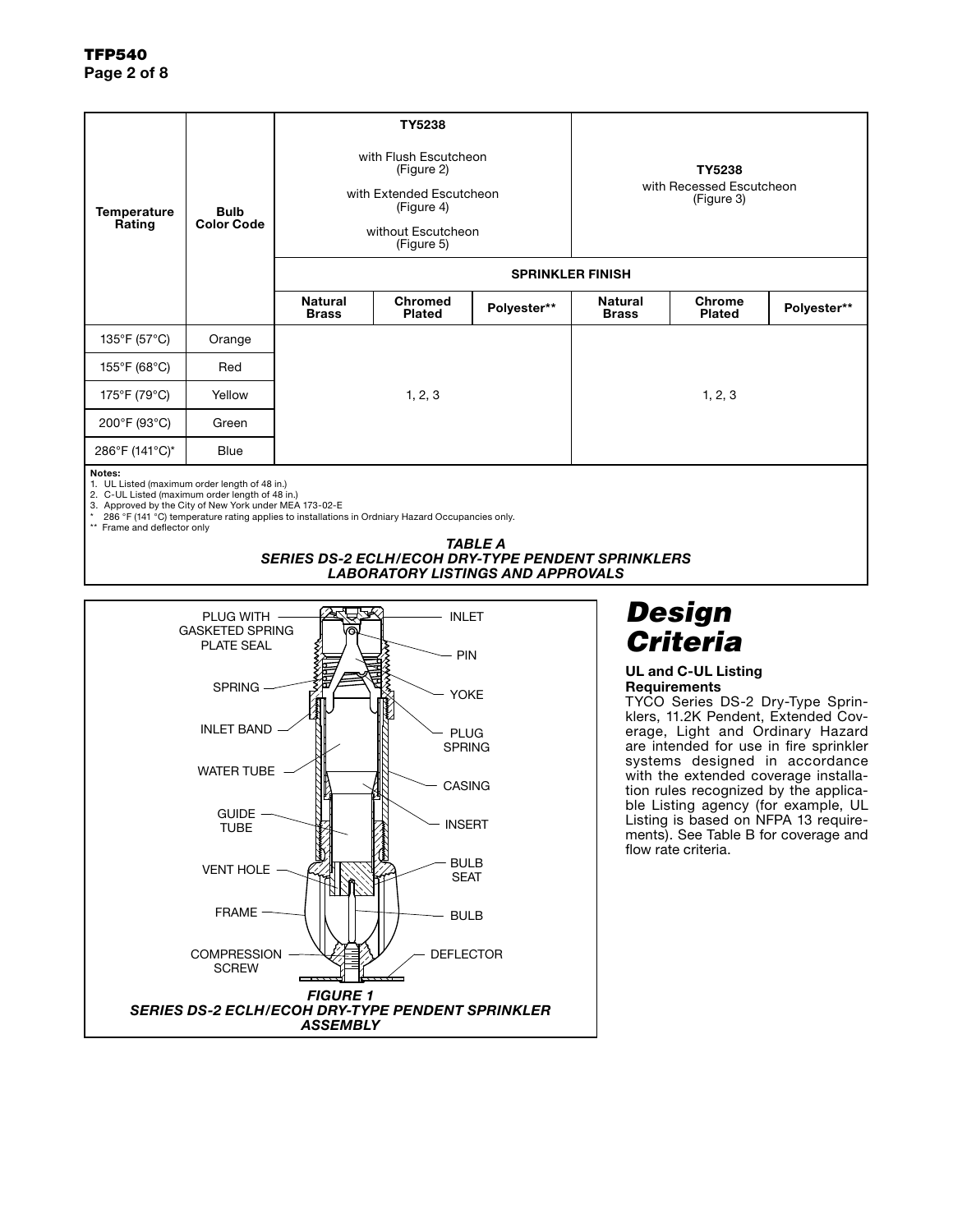| Response<br>Rating    | Coverage Area <sup>(4)</sup> .<br>ft x ft<br>$(m \times m)$ | Minimum Flow(1)<br>Light Hazard <sup>(2)</sup> ,<br>$(0.10$ gpm/ft <sup>2</sup> )<br>gpm<br>(Lpm) | Minimum Flow(1)<br><b>Ordinary Hazard</b><br>Group $I^{(3)}$ ,<br>$(0.15$ gpm/ft <sup>2</sup> )<br>gpm<br>(Lpm) | Minimum Flow(1)<br><b>Ordinary Hazard</b><br>Group $H^{(3)}$ ,<br>$(0.20$ gpm/ft <sup>2</sup> )<br>gpm<br>(Lpm) | <b>Escutcheon</b><br><b>Type</b> |
|-----------------------|-------------------------------------------------------------|---------------------------------------------------------------------------------------------------|-----------------------------------------------------------------------------------------------------------------|-----------------------------------------------------------------------------------------------------------------|----------------------------------|
| Quick                 | $16 \times 16$<br>$(4.9 \times 4.9)$                        | 30<br>(114)                                                                                       |                                                                                                                 |                                                                                                                 | Flush, Recessed,<br>Extended     |
| Quick                 | $18 \times 18$<br>$(5.5 \times 5.5)$                        | 33<br>(125)                                                                                       |                                                                                                                 |                                                                                                                 | Flush, Extended                  |
| Standard <sup>5</sup> | $20 \times 20$<br>$(6.1 \times 6.1)$                        | 40<br>(151)                                                                                       |                                                                                                                 |                                                                                                                 | Flush, Recessed,<br>Extended     |
| Quick                 | $14 \times 14$<br>$(4,3 \times 4,3)$                        |                                                                                                   | 30<br>(148)                                                                                                     | 39<br>(148)                                                                                                     | Flush, Recessed,<br>Extended     |
| Standard              | $16 \times 16$<br>$(4.9 \times 4.9)$                        |                                                                                                   | 39<br>(148)                                                                                                     | 51<br>(193)                                                                                                     | Flush, Recessed,<br>Extended     |

#### Notes:

1. Requirement is based on minimum flow in gpm from each sprinkler. The required residual pressure is to based on the use of a K-factor derived from Table D.<br>2. Light Hazard Occupancies are limited to a type of unobstruc

3. Ordinary Hazard Occupancies may have either "combustible or non-combustible, unobstructed ceiling construction" or "noncombustible obstructed ceiling construction."

*COVERAGE AND FLOW RATE CRITERIA*

4. Minimum spacing between sprinklers is 12.5 ft (3,8 m). 5. For retrofit applications of projects installed prior to the NFPA Quick Response / Light Hazard requirement

### *TABLE B UL AND C-UL LISTING*

#### UL and C-UL Specific Application Listing Requirements for Installation Under Concrete Tees

TYCO Series DS-2 Dry-Type Pendent Sprinklers (TY5238) have a UL and C-UL Specific Application Listing for use under concrete tees when installed as follows:

- Stems of the concrete tee construction must be spaced at less than 7.5 feet (2,3 m) on center but more than 3 ft (0,9 m) on center. The depth of the concrete tees must not exceed 30 in. (762 mm). The maximum permitted concrete tee length is 32 ft (9,8 m). However, where the concrete tee length exceeds 32 ft (9,8 m), non-combustible baffles, equal in height to the depth of the tees, can be installed to ensure that the space between the tees does not exceed 32 ft (9,8 m) in length.
- Sprinkler deflectors are to be located in a horizontal plane at or above 1 in. (25,4 mm) below the bottom of the concrete tee stems.
- When sprinkler deflectors are located higher than a horizontal plane 1 in. (25,4 mm) beneath the bottom of the concrete tee stems, obstruction to sprinkler discharge criteria requirements of NFPA 13 for extended coverage upright sprinklers applies.

| Temperatures for Heated Area <sup>(1)</sup>                             |                                   |                                   |  |  |  |
|-------------------------------------------------------------------------|-----------------------------------|-----------------------------------|--|--|--|
| $40^{\circ}$ F<br>$(4^{\circ}C)$                                        | $50^{\circ}$ F<br>$(10^{\circ}C)$ | $60^{\circ}$ F<br>$(16^{\circ}C)$ |  |  |  |
| Minimum Exposed Barrel Length <sup>(2)</sup> ,<br><b>Inches</b><br>(mm) |                                   |                                   |  |  |  |
| 0                                                                       | 0                                 | 0                                 |  |  |  |
| 0                                                                       | 0                                 | 0                                 |  |  |  |
| $\overline{4}$<br>(100)                                                 | 0                                 | 0                                 |  |  |  |
| 8<br>(200)                                                              | 1<br>(25)                         | 0                                 |  |  |  |
| 12<br>(305)                                                             | 3<br>(75)                         | 0                                 |  |  |  |
| 14<br>(355)                                                             | $\overline{4}$<br>(100)           | 1<br>(25)                         |  |  |  |
| 14<br>(355)                                                             | 6<br>(150)                        | 3<br>(75)                         |  |  |  |
| 16<br>(405)                                                             | 8<br>(200)                        | 4<br>(100)                        |  |  |  |
| 18<br>(455)                                                             | 8<br>(200)                        | 4<br>(100)                        |  |  |  |
| 20<br>(510)                                                             | 10<br>(255)                       | 6<br>(150)                        |  |  |  |
| 20<br>(510)                                                             | 10<br>(255)                       | 6<br>(150)                        |  |  |  |
|                                                                         |                                   |                                   |  |  |  |

Notes:

1. For protected area temperatures that occur between values listed above, use the next cooler temperature 2. These lengths are inclusive of wind velocities up to 30 mph (18,6 kph).

#### *TABLE C EXPOSED SPRINKLER BARRELS IN WET PIPE SYSTEMS MINIMUM RECOMMENDED LENGTHS*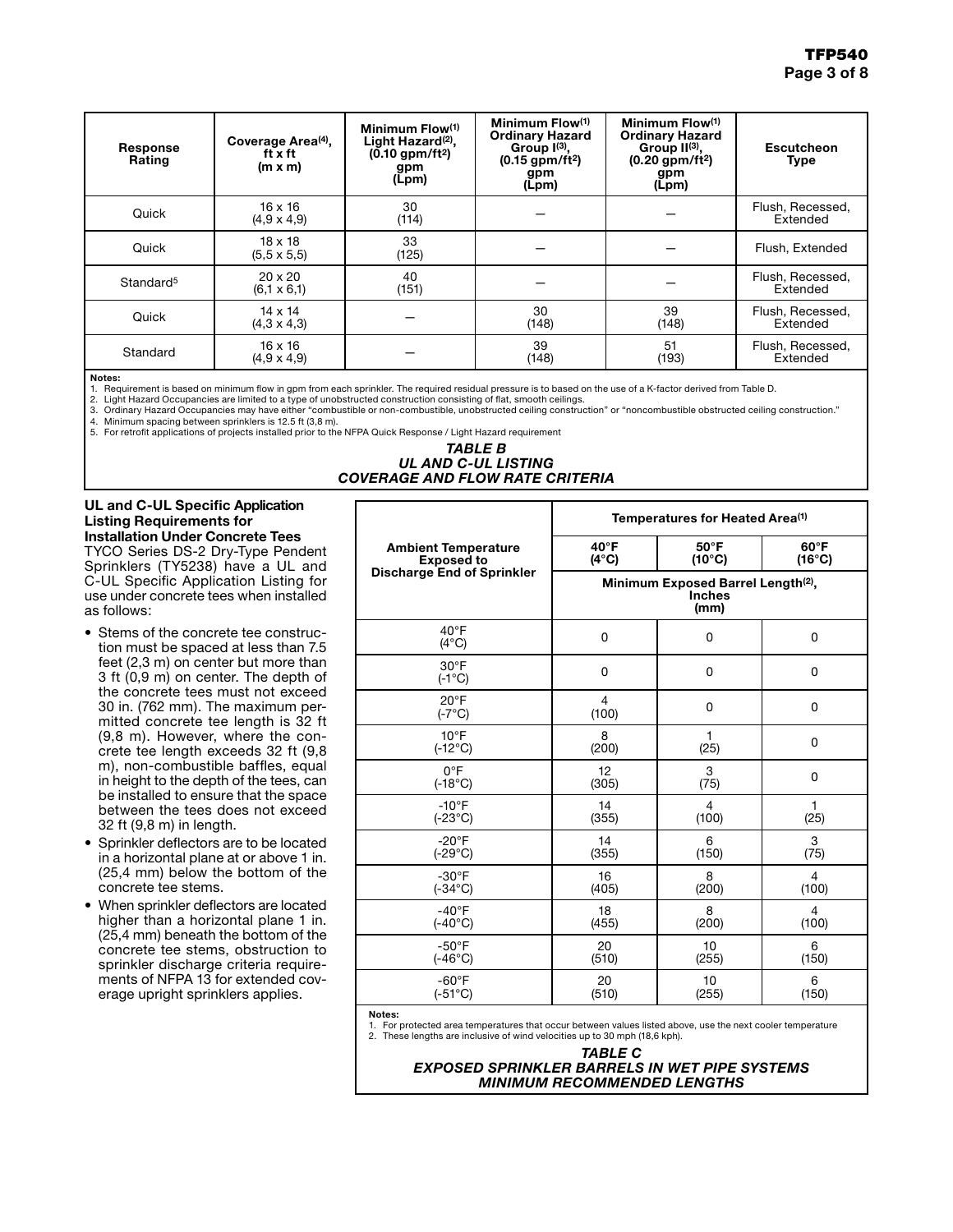

| K-factor<br><b>LENGTH,</b><br><b>Inches</b><br>(mm)                                                                                                                                                    | K-factor,<br>gpm/psi <sup>1/2</sup><br>(Lpm/bar <sup>1/2</sup> ) |  |  |
|--------------------------------------------------------------------------------------------------------------------------------------------------------------------------------------------------------|------------------------------------------------------------------|--|--|
| 2-1/2 to 6-1/4                                                                                                                                                                                         | 11.2                                                             |  |  |
| (63 mm to 159 mm)                                                                                                                                                                                      | (161, 3)                                                         |  |  |
| 6-1/2 to 10-1/2                                                                                                                                                                                        | 11.1                                                             |  |  |
| (165 mm to 267 mm)                                                                                                                                                                                     | (159, 8)                                                         |  |  |
| 10-3/4 to 14-3/4                                                                                                                                                                                       | 11.0                                                             |  |  |
| (273 mm to 375 mm)                                                                                                                                                                                     | (158, 4)                                                         |  |  |
| 15 to 18-3/4                                                                                                                                                                                           | 10.9                                                             |  |  |
| (381 mm to 476 mm)                                                                                                                                                                                     | (157, 0)                                                         |  |  |
| 19 to 23                                                                                                                                                                                               | 10.8                                                             |  |  |
| (483 mm to 584 mm)                                                                                                                                                                                     | (155, 5)                                                         |  |  |
| 23-1/4 to 26-3/4                                                                                                                                                                                       | 10.7                                                             |  |  |
| (591 mm to 679 mm)                                                                                                                                                                                     | (154, 1)                                                         |  |  |
| 27-1/4 to 31-1/4                                                                                                                                                                                       | 10.6                                                             |  |  |
| (692 mm to 794 mm)                                                                                                                                                                                     | (152, 6)                                                         |  |  |
| 31-1/2 to 35-1/4                                                                                                                                                                                       | 10.5                                                             |  |  |
| (800 mm to 895 mm)                                                                                                                                                                                     | (151, 2)                                                         |  |  |
| 35-1/2 to 39-1/2                                                                                                                                                                                       | 10.4                                                             |  |  |
| (902 mm to 1003 mm)                                                                                                                                                                                    | (149, 8)                                                         |  |  |
| 39-3/4 to 43-1/2                                                                                                                                                                                       | 10.3                                                             |  |  |
| (1010 mm to 1105 mm)                                                                                                                                                                                   | (148, 3)                                                         |  |  |
| 43-3/4 to 48                                                                                                                                                                                           | 10.2                                                             |  |  |
| (1111 mm to 1219 mm)                                                                                                                                                                                   | (146.9)                                                          |  |  |
| Notes:<br>K-factor Length is determined as follows:<br>Flush: Order Length from Figure 2 plus 1/2 in.<br>$(12,7 \text{ mm})$<br>Recessed: Order Length from Figure 3 plus 1/4<br>in $(6.3 \text{ mm})$ |                                                                  |  |  |

in. (6,3 mm) • Extended: Order Length from Figure 4 plus 3-1/4

in. (82,6 mm) • Without Escutcheon: Order Length from Figure 5 minus 2-1/4 in. (57,2 mm)

*TABLE D DISCHARGE COEFFICIENTS*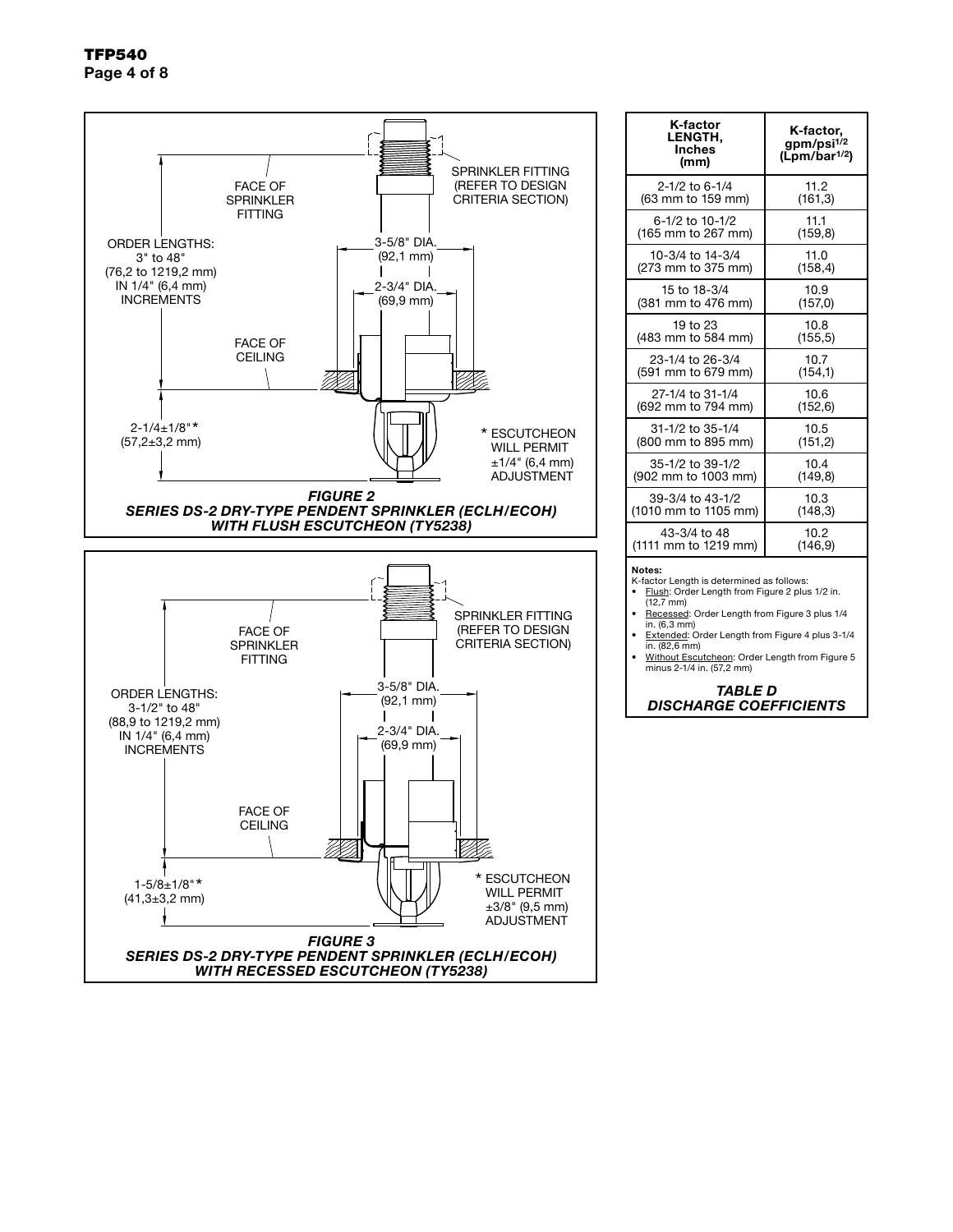## TFP540 Page 5 of 8

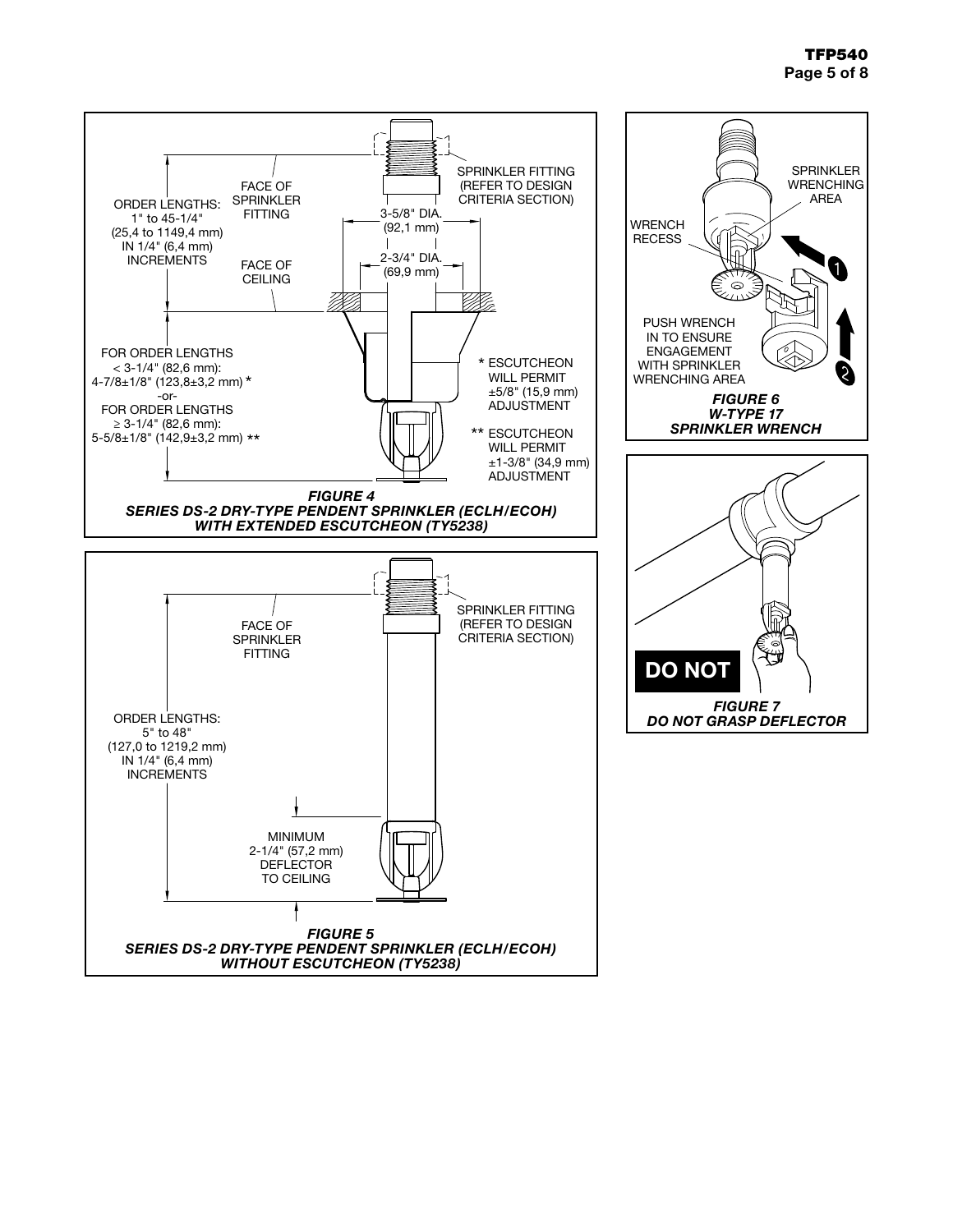TFP540 Page 6 of 8



#### Sprinkler Fittings

Install 1 in. NPT Series DS-2 Dry-Type Sprinklers in the 1 in. NPT outlet or run of the following fittings:

- malleable or ductile iron threaded tee fittings that meet the dimensional requirements of ANSI B16.3 (Class 150)
- cast iron threaded tee fittings that meet the dimensional requirements of ANSI B16.4 (Class 125)

Do not install Series DS-2 Dry-Type Sprinklers into elbow fittings. The Inlet of the sprinkler can contact the interior of the elbow.

The unused outlet of the threaded tee is plugged as shown in Figure 10.



You can also install Series DS-2 Dry-Type Sprinklers in the 1 in. NPT outlet of a GRINNELL Figure 730 Mechanical Tee. However, the use of the Figure 730 Tee for this arrangement is limited to wet pipe systems.

The configuration shown in Figure 8 is only applicable for wet pipe systems where the sprinkler fitting and waterfilled pipe above the sprinkler fitting are not subject to freezing and where the length of the Dry-Type Sprinkler has the minimum exposure length depicted in Figure 9. See the Exposure Length section.

For wet pipe system installations of 1 in. NPT Series DS-2 Dry-Type Sprinklers connected to CPVC piping, use only the following TYCO CPVC fittings:

- 1 in. x 1 in. NPT Female Adapter (P/N 80145)
- 1 in. x 1 in. x 1 in. NPT Sprinkler Head Adapter Tee (P/N 80249)

For dry pipe system installations, use only the side outlet of maximum 2 1/2 in. reducing tee when locating Series DS-2 Dry-Type Sprinklers directly below the branch line. Otherwise, use the configuration shown in Figure 9 to assure complete water drainage from above Series DS-2 Dry-Type Sprinklers and the branchline. Failure to do so may result in pipe freezing and water damage.

### *NOTICE*

*Do not install Series DS-2 Dry-Type Sprinklers into any other type fitting. Failure to use the appropriate fitting may result in one of the following:*

- *• failure of the sprinkler to operate properly due to formation of ice over the Inlet Plug or binding of the Inlet Plug*
- *• insufficient engagement of the Inlet pipe-threads with consequent leakage*

#### Drainage

In accordance with the minimum requirements of the NATIONAL FIRE PROTECTION ASSOCIATION for dry pipe sprinkler systems, branch, cross, and feed-main piping connected to Dry Sprinklers and subject to freezing temperatures must be pitched for proper drainage.

#### Exposure Length

When using dry sprinklers in wet pipe sprinkler systems to protect areas subject to freezing temperatures, use Table C to determine a sprinkler's appropriate exposed barrel length to prevent water from freezing in the connecting pipes due to conduction. The exposed barrel length measurement must be taken from the face of the sprinkler fitting to the surface of the structure or insulation that is exposed to the heated area. See Figure 9 for an example.

For protected area temperatures between those given above, the minimum recommended length from the face of the fitting to the outside of the protected area may be determined by interpolating between the indicated values.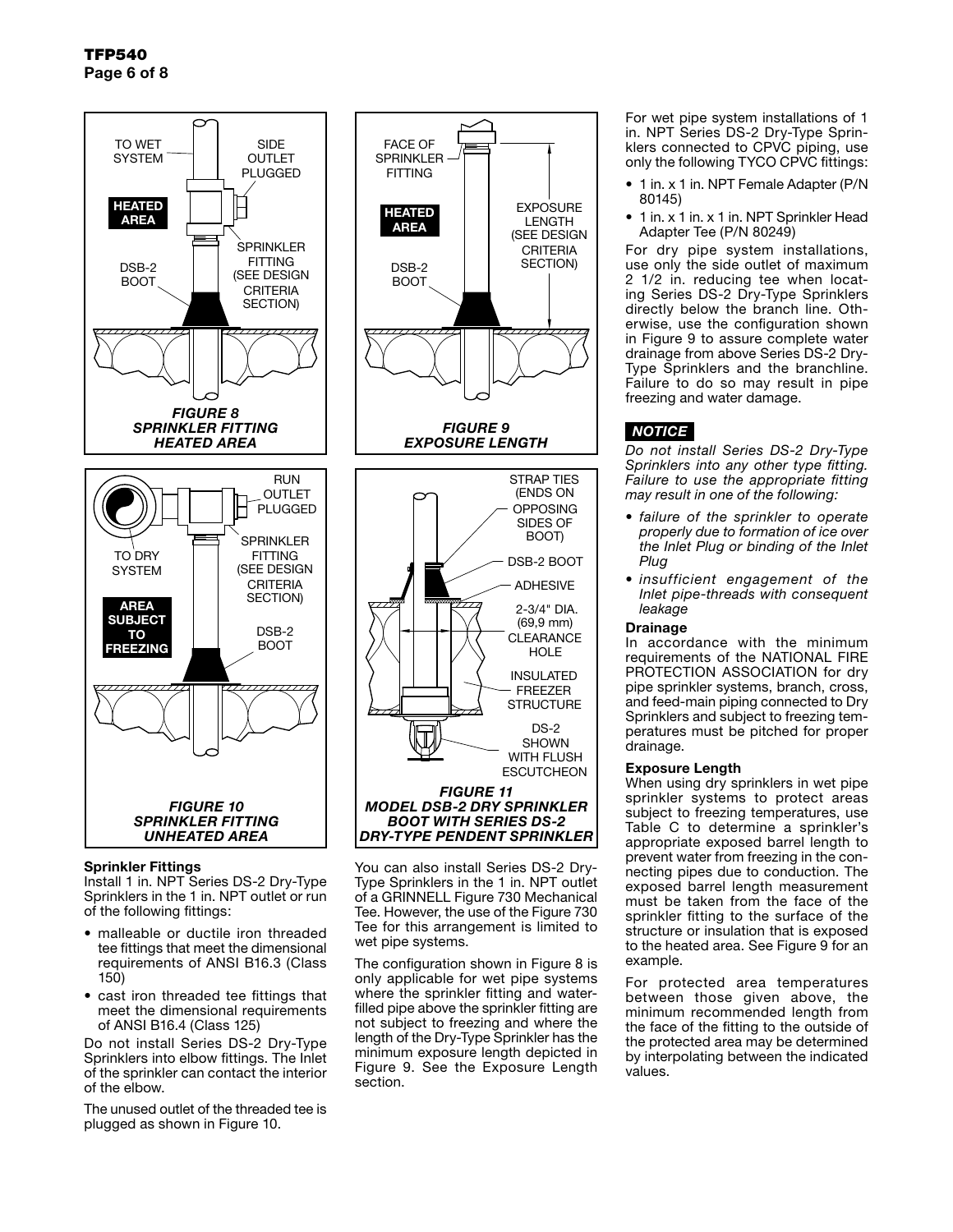#### Clearance Space

In accordance with NFPA 13, when connecting an area subject to freezing and an area containing a wet pipe sprinkler system, the clearance space around the sprinkler barrel of Dry-Type Sprinklers must be sealed. Due to temperature differences between two areas, the potential for the formation of condensation in the sprinkler and subsequent ice build-up is increased. If this condensation is not controlled, ice build-up can occur that might damage the dry-type sprinkler and/or prevent proper operation in a fire situation.

Use of the Model DSB-2 Dry Sprinkler Boot, described in Technical Data Sheet TFP591 and shown in Figure 11, can provide the recommended seal.

## *Installation*

TYCO Series DS-2 Dry-Type Sprinklers, 11.2K Pendent, Extended Coverage, Light and Ordinary Hazard must be installed in accordance with this section.

#### General Instructions

Series DS-2 Dry-Type Sprinklers must only be installed in fittings that meet the requirements of the Design Criteria section. See the Design Criteria section for other important requirements regarding piping design and sealing of the clearance space around the Sprinkler Casing. With reference to Figure 7, do not grasp the sprinkler by the deflector. Failure to follow this instruction may impair performance of the device.

Do not install any bulb-type sprinkler if the bulb is cracked or there is a loss of liquid from the bulb. With the sprinkler held horizontally, a small air bubble should be present. The diameter of the air bubble is approximately 1/16 in. (1,6 mm) for the 135°F (57°C) rating to 1/8 in. (3,2 mm) for the 360°F (182°C) rating.

A leak-tight 1 in. NPT sprinkler joint should be obtained by applying a minimum-to-maximum torque of 20 to 30 lb-ft (26,8 to 40,2 N·m). Higher levels of torque may distort the sprinkler Inlet with consequent leakage or impairment of the sprinkler.

Do not attempt to compensate for insufficient adjustment in an Escutcheon Plate by under or over-tightening the Sprinkler. Re-adjust the position of the sprinkler fitting to suit.

*Note: Install pendent sprinklers only in the pendent position. The deflector of a pendent sprinkler must be parallel to the ceiling.*

**Step 1.** With a non-hardening pipethread sealant such as TEFLON applied to the Inlet threads, hand-tighten the sprinkler into the sprinkler fitting. Do not grasp the sprinkler by the deflector, see Figure 7.

**Step 2.** Wrench-tighten the sprinkler using either:

- a pipe wrench on the Inlet Band or the Casing, see Figure 1
- a W-Type 17 Sprinkler Wrench on the wrench flat (see Figure 6); apply the wrench recess of the W-Type 17 Sprinkler Wrench to the wrench flat

*Note: If sprinkler removal becomes necessary, remove the sprinkler using the same wrenching method noted above. Sprinkler removal is easier when a nonhardening sealant was used and torque guidelines were followed. After removal, inspect the sprinkler for damage.*

**Step 3.** After installing the ceiling and applying a ceiling finish, slide on the outer piece of the Escutcheon until it comes in contact with the ceiling. Do not lift the ceiling panel out of its normal position.

When using the Deep Escutcheon, hold the outer piece in contact with the mounting surface (ceiling or wall). Then rotate the inner piece approximately 1/4 turn with respect to the outer piece, to hold the Deep Escutcheon firmly together.

## *Care and Maintenance*

TYCO Series DS-2 Dry-Type Sprinklers, 11.2K Pendent, Extended Coverage, Light and Ordinary Hazard must be maintained and serviced in accordance with this section.

Before closing a fire protection system main control valve for maintenance work on the fire protection system that it controls, obtain permission to shut down the affected fire protection systems from the proper authorities and notify all personnel who may be affected by this action.

Absence of the outer piece of an escutcheon, which is used to cover a clearance hole, may delay the time to sprinkler operation in a fire situation.

A Vent Hole is provided in the Bulb Seat (see Figure 1) to indicate if the Dry Sprinkler is remaining dry. Evidence of leakage from the Vent Hole indicates potential leakage past the Inlet seal and the need to remove the sprinkler to determine the cause of leakage, for example, an improper installation

or an ice plug. Close the fire protection system control valve and drain the system before removing the sprinkler.

Sprinklers which are found to be leaking or exhibiting visible signs of corrosion must be replaced.

Automatic sprinklers must never be painted, plated, coated, or otherwise altered after leaving the factory. Modified sprinklers must be replaced. Sprinklers that have been exposed to corrosive products of combustion, but have not operated, should be replaced if they cannot be completely cleaned by wiping the sprinkler with a cloth or by brushing it with a soft bristle brush.

Care must be exercised to avoid damage to the sprinklers before, during, and after installation. Sprinklers damaged by dropping, striking, wrench twist/slippage, or the like, must be replaced. Also, replace any sprinkler that has a cracked bulb or that has lost liquid from its bulb, see the Installation Section.

The owner is responsible for the inspection, testing, and maintenance of their fire protection system and devices in compliance with this document, as well as with the applicable standards of the NATIONAL FIRE PROTECTION ASSO-CIATION, such as NFPA 25, in addition to the standards of any other authorities having jurisdiction. Contact the installing contractor or product manufacturer with any questions.

Automatic sprinkler systems are recommended to be inspected, tested, and maintained by a qualified Inspection Service in accordance with local requirements and/or national codes.